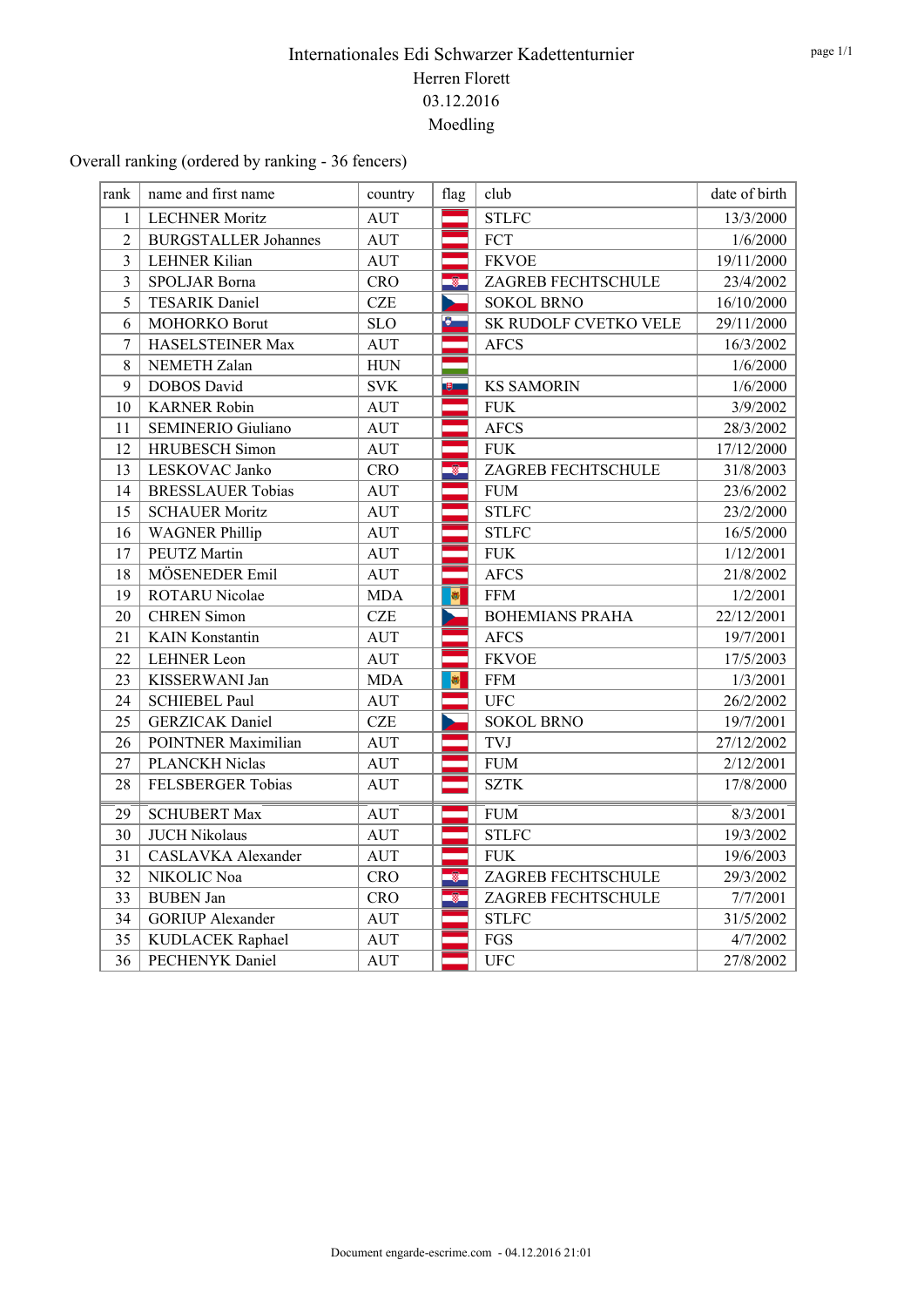#### Formula of the competition

37 fencers

1 poules: round

37 fencers 6 poules (1 poule of 7, 5 poules of 6) Separation by : clubs, countries 29 qualifiers

Direct elimination : 29 fencers

Direktausscheidung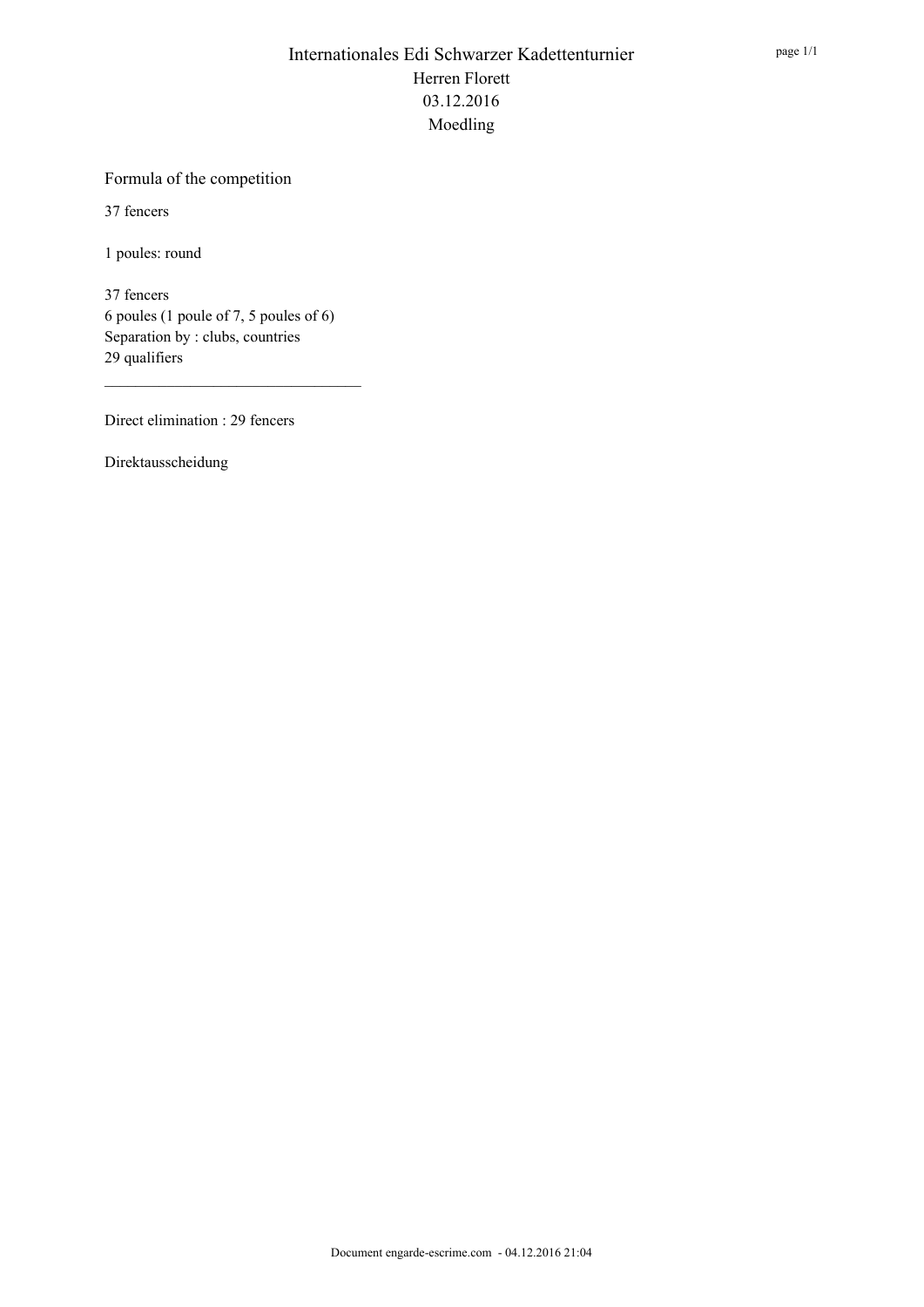Poules, round No 1

Poule No 1 9:00 piste No 1 Referee: DENZER Benny GER

|                                                           |                                  |            |                                             |                               |                                             |                           | V/M   | ind.           | HS       | rank                     |
|-----------------------------------------------------------|----------------------------------|------------|---------------------------------------------|-------------------------------|---------------------------------------------|---------------------------|-------|----------------|----------|--------------------------|
|                                                           | CASLAVKA Alexander               | <b>AUT</b> | $\overline{4}$                              | $\boldsymbol{0}$              | $\boldsymbol{0}$<br>1                       | V                         | 0.200 | $-10$          | 10       | 5                        |
|                                                           | <b>WAGNER Phillip</b>            | <b>AUT</b> | V                                           | $\ensuremath{\mathbf{V}}$     | V<br>$\overline{2}$                         | V                         | 0.800 | 9              | 22       | $\overline{c}$           |
|                                                           | <b>KAIN</b> Konstantin           | <b>AUT</b> | V<br>$\overline{2}$                         |                               | V<br>$\mathbf{1}$                           | V                         | 0.600 | 2              | 18       | 3                        |
|                                                           | <b>SCHIEBEL Paul</b>             | <b>AUT</b> | V<br>$\overline{2}$                         | $\overline{2}$                | <b>Common</b><br>$\mathbf{1}$               | V                         | 0.400 | $-2$           | 15       | $\overline{4}$           |
|                                                           | MOHORKO Borut                    | <b>SLO</b> | V<br>V                                      | V                             | $\mathbf V$                                 | V                         | 1.000 | 18             | 25       | 1                        |
| <b>BUBEN Jan</b>                                          |                                  | <b>CRO</b> | $\theta$<br>$\boldsymbol{0}$                | $\overline{4}$                | $\overline{2}$<br>$\overline{2}$            |                           | 0.000 | $-17$          | $\,8\,$  | 6                        |
| Poule No 2 9:00 piste No 2<br>Referee: KURYSHKA Andre BLR |                                  |            |                                             |                               |                                             |                           |       |                |          |                          |
|                                                           |                                  |            |                                             |                               |                                             |                           | V/M   | ind.           | HS       | rank                     |
|                                                           | <b>HASELSTEINER Max</b>          | <b>AUT</b> | V                                           | $\mathfrak{Z}$                | V<br>3                                      | V                         | 0.600 | 7              | 21       | 3                        |
|                                                           | <b>BRESSLAUER Tobias</b>         | <b>AUT</b> | $\mathfrak{Z}$                              | $\boldsymbol{0}$              | $\overline{\mathbf{3}}$<br>V                | V                         | 0.400 | $-2$           | 16       | $\overline{4}$           |
|                                                           | <b>LECHNER Moritz</b>            | <b>AUT</b> | $\mathbf V$<br>V                            |                               | $\mathbf V$<br>$\overline{\mathbf{V}}$      | $\overline{4}$            | 0.800 | 16             | 24       | $\mathbf{1}$             |
|                                                           | PECHENYK Daniel                  | <b>AUT</b> | $\boldsymbol{0}$<br>$\boldsymbol{0}$        | $\boldsymbol{0}$              | $\boldsymbol{0}$                            | $\boldsymbol{0}$          | 0.000 | $-25$          | $\bf{0}$ | 6                        |
| <b>DOBOS</b> David                                        |                                  | <b>SVK</b> | V<br>V                                      | $\boldsymbol{0}$              | $\ensuremath{\mathbf{V}}$                   | V                         | 0.800 | 7              | 20       | $\overline{\mathbf{c}}$  |
|                                                           | <b>GERZICAK</b> Daniel           | <b>CZE</b> | $\overline{3}$<br>$\mathbf{1}$              | $\ensuremath{\mathbf{V}}$     | $\ensuremath{\mathbf{V}}$<br>$\overline{2}$ |                           | 0.400 | $-3$           | 16       | 5                        |
|                                                           |                                  |            |                                             |                               |                                             |                           |       |                |          |                          |
| Poule No 3 9:00 piste No 3                                |                                  |            |                                             |                               |                                             |                           |       |                |          |                          |
|                                                           | Referee: OPRZEDEK Maximilian AUT |            |                                             |                               |                                             |                           |       |                |          |                          |
|                                                           |                                  |            |                                             |                               |                                             |                           | V/M   | ind.           | HS       | rank                     |
|                                                           | MÖSENEDER Emil                   | <b>AUT</b> | V                                           | $\ensuremath{\mathbf{V}}$     | $\mathfrak{Z}$<br>V                         | $\overline{4}$            | 0.600 | 6              | 22       | $\overline{c}$           |
| <b>LEHNER</b> Leon                                        |                                  | <b>AUT</b> | $\overline{3}$<br><b>College</b>            | $\boldsymbol{0}$              | $\mathbf V$<br>$\mathbf V$                  | V                         | 0.600 | $-3$           | 18       | $\overline{4}$           |
|                                                           | <b>BURGSTALLER Johannes</b>      | AUT        | $\ensuremath{\mathbf{V}}$<br>$\overline{2}$ | <b>Contract</b>               | $\mathbf V$<br>$\mathbf V$                  | $\mathbf V$               | 0.800 | 9              | 22       | $\mathbf{1}$             |
|                                                           | <b>SCHUBERT Max</b>              | AUT        | $\overline{4}$<br>$\mathbf{1}$              | $\sqrt{2}$                    | $\overline{\mathbf{3}}$<br><b>College</b>   | $\ensuremath{\mathbf{V}}$ | 0.200 | $-5$           | 15       | 5                        |
|                                                           | ROTARU Nicolae                   | <b>MDA</b> | $\overline{4}$<br>V                         | $\overline{2}$                | $\ensuremath{\mathbf{V}}$                   | V                         | 0.600 | $\overline{4}$ | 21       | 3                        |
| NIKOLIC Noa                                               |                                  | <b>CRO</b> | 3<br>V                                      | $\overline{4}$                | $\mathbf{0}$<br>1                           |                           | 0.200 | $-11$          | 13       | 6                        |
| Poule No 4 9:00 piste No 4                                |                                  |            |                                             |                               |                                             |                           |       |                |          |                          |
| Referee: FRANKEN Leo GER                                  |                                  |            |                                             |                               |                                             |                           |       |                |          |                          |
|                                                           |                                  |            |                                             |                               |                                             |                           | V/M   | ind.           | HS       | rank                     |
| <b>JUCH Nikolaus</b>                                      |                                  | <b>AUT</b> | $\overline{2}$                              | $\mathbf{1}$                  | $\overline{2}$<br>$\mathbf{1}$              | V                         | 0.200 | $-10$          | 11       | 6                        |
|                                                           | <b>KARNER Robin</b>              | <b>AUT</b> | $\boldsymbol{\mathrm{V}}$                   | $\overline{2}$                | V<br>V                                      | $\overline{2}$            | 0.600 | 4              | 19       | $\overline{\mathbf{c}}$  |
| <b>LEHNER Kilian</b>                                      |                                  | <b>AUT</b> | V<br>V                                      | <b>Contract</b>               | V<br>V                                      | V                         | 1.000 | 16             | 25       | $\mathbf{1}$             |
|                                                           | POINTNER Maximilian              | <b>AUT</b> | V<br>$\boldsymbol{0}$                       | $\mathbf{0}$                  | V                                           | 3                         | 0.400 | -6             | 13       | 5                        |
|                                                           | KISSERWANI Jan                   | <b>MDA</b> | 3<br>V                                      | $\overline{2}$                | $\overline{2}$                              | $\mathbf V$               | 0.400 | $-2$           | 17       | $\overline{4}$           |
|                                                           | LESKOVAC Janko                   | <b>CRO</b> | V <sub>1</sub><br>1                         | $\overline{4}$                | $\mathfrak{Z}$<br>V                         |                           | 0.400 | $-2$           | 18       | 3                        |
|                                                           |                                  |            |                                             |                               |                                             |                           |       |                |          |                          |
| Poule No 5 9:00 piste No 5<br>Referee: LANGE Robert GER   |                                  |            |                                             |                               |                                             |                           |       |                |          |                          |
|                                                           |                                  |            |                                             |                               |                                             |                           | V/M   | ind.           | HS       | rank                     |
|                                                           | PLANCKH Niclas                   | <b>AUT</b> | V                                           | $\overline{2}$<br>V           | 1<br>1                                      | 1                         | 0.333 | $-9$           | 15       | 6                        |
|                                                           | KUDLACEK Raphael                 | AUT        | $\mathbf{1}$                                | 3<br>1                        | $\boldsymbol{0}$<br>$\boldsymbol{0}$        | $\boldsymbol{0}$          | 0.000 | $-25$          | 5        | 7                        |
| PEUTZ Martin                                              |                                  | <b>AUT</b> | $\mathfrak{Z}$<br>V                         | $\mathbf V$<br><b>College</b> | $\overline{2}$<br>V                         | V                         | 0.667 | 6              | 25       | 3                        |
|                                                           | <b>SCHAUER Moritz</b>            | <b>AUT</b> | $\mathbf V$<br>V                            | $\mathbf{1}$                  | $\sqrt{2}$<br>1                             | $\mathfrak{Z}$            | 0.333 | -6             | 17       | 5                        |
|                                                           | <b>TESARIK</b> Daniel            | <b>CZE</b> | $\boldsymbol{\mathrm{V}}$<br>V              | V<br> V                       | V                                           | V                         | 1.000 | 21             | 30       | 1                        |
|                                                           | SPOLJAR Borna                    | <b>CRO</b> | V<br>V                                      | $\overline{4}$<br>V           | $\overline{4}$                              | V                         | 0.667 | 11             | 28       | $\overline{\mathbf{c}}$  |
|                                                           | NEMETH Zalan                     | <b>HUN</b> | $\ensuremath{\mathbf{V}}$<br>V              | V<br>1                        | 1<br>$\overline{4}$                         |                           | 0.500 | $\overline{2}$ | 21       | $\overline{\mathcal{A}}$ |
|                                                           |                                  |            |                                             |                               |                                             |                           |       |                |          |                          |

page 1/2

 $V/M =$  victory/match = victories/matches ind. = indicator = hits scored - hits received  $HS =$  hits scored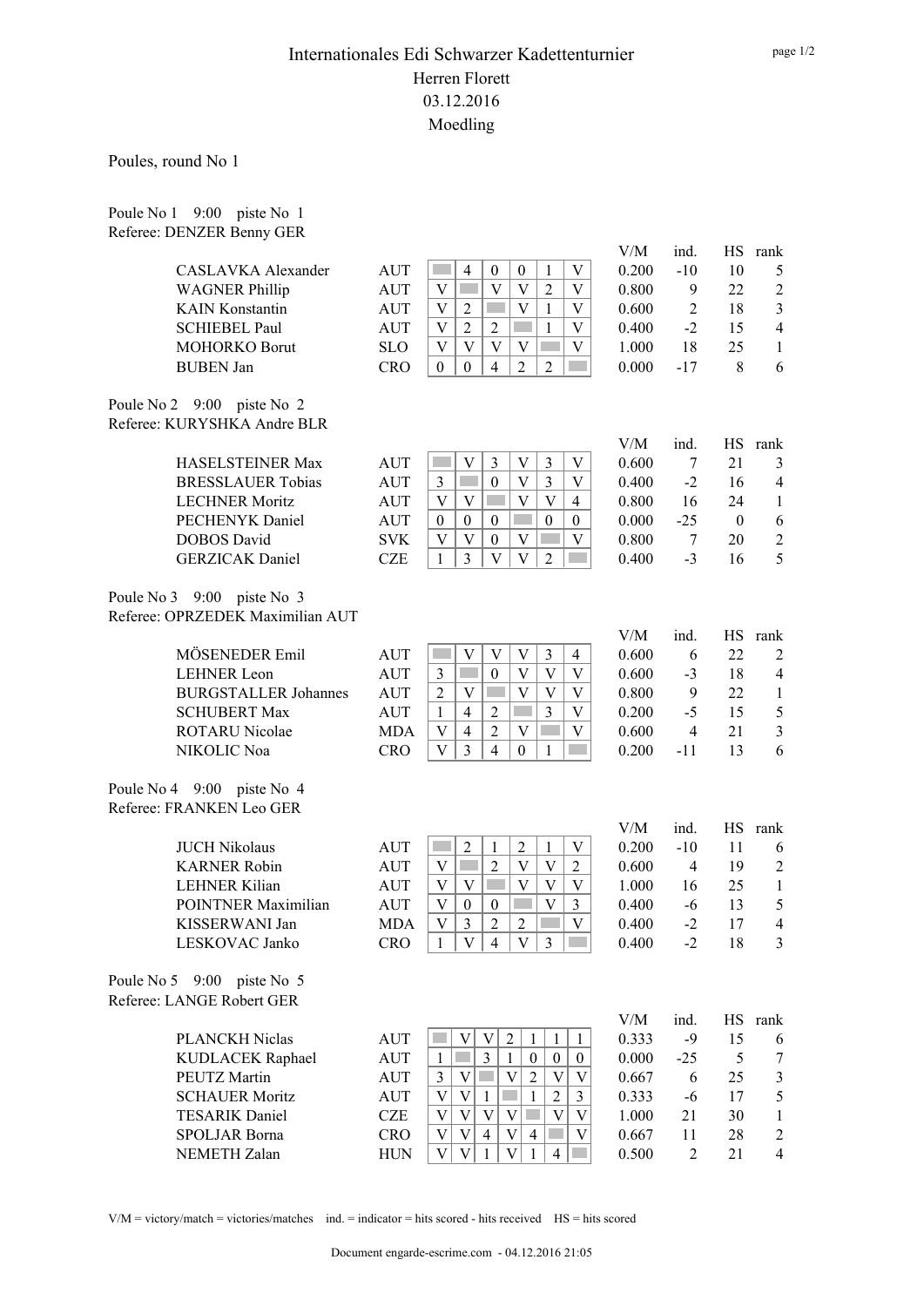#### Poule No 6 9:00 piste No 6 Referee: SOMOSKEOY Peter AUT

|                         |            |  |   |  | V/M   | ind.  |    | HS rank |
|-------------------------|------------|--|---|--|-------|-------|----|---------|
| SEMINERIO Giuliano      | AUT        |  |   |  | 0.600 | 4     | 18 |         |
| <b>GORIUP</b> Alexander | AUT        |  |   |  | 0.000 | $-21$ |    | 6       |
| FELSBERGER Tobias       | AUT        |  | 4 |  | 0.200 | -4    | I6 |         |
| HRUBESCH Simon          | AUT        |  |   |  | 0.600 |       | 20 | 4       |
| TANASE Mihai            | <b>MDA</b> |  |   |  | 1.000 | 16    | 25 |         |
| <b>CHREN Simon</b>      | CZE        |  |   |  | 0.600 |       |    |         |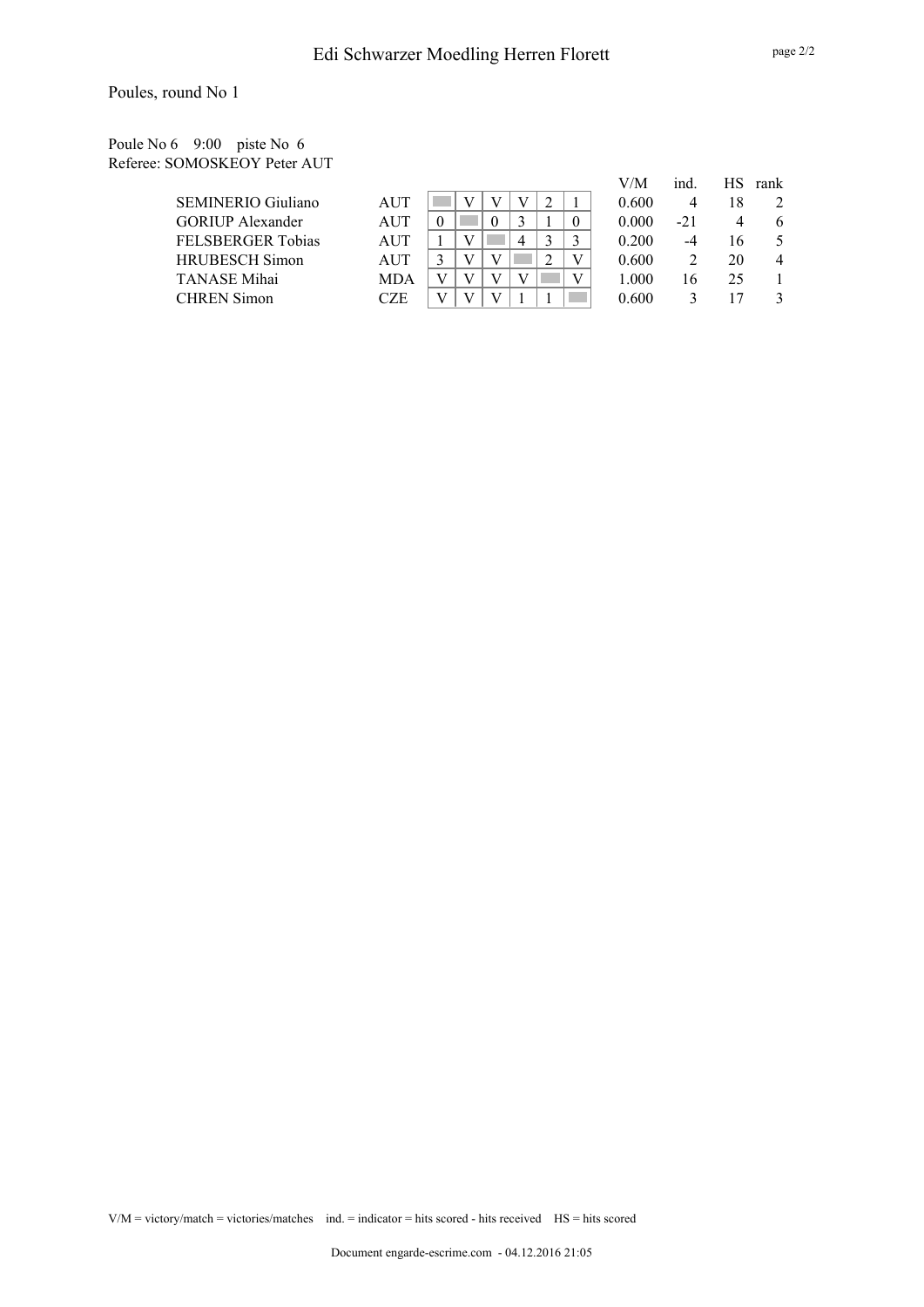#### Ranking of poules, round No 1 (ordered by ranking - 37 fencers)

| rank           | name and first name         | country     | $\rm V/M$ | ind.           | $\rm HS$         | group      |
|----------------|-----------------------------|-------------|-----------|----------------|------------------|------------|
| 1              | <b>TESARIK Daniel</b>       | <b>CZE</b>  | 1.000     | 21             | 30               | qualifier  |
| $\overline{2}$ | MOHORKO Borut               | <b>SLO</b>  | 1.000     | 18             | 25               | qualifier  |
| $\overline{3}$ | <b>LEHNER Kilian</b>        | <b>AUT</b>  | 1.000     | 16             | 25               | qualifier  |
| $\overline{3}$ |                             |             |           |                |                  |            |
| 5              | <b>LECHNER Moritz</b>       | <b>AUT</b>  | 0.800     | 16             | 24               | qualifier  |
| 6              | <b>BURGSTALLER Johannes</b> | <b>AUT</b>  | 0.800     | 9              | 22               | qualifier  |
| 6              | <b>WAGNER Phillip</b>       | <b>AUT</b>  | 0.800     | 9              | 22               | qualifier  |
| 8              | <b>DOBOS</b> David          | <b>SVK</b>  | 0.800     | $\overline{7}$ | 20               | qualifier  |
| 9              | <b>SPOLJAR Borna</b>        | <b>CRO</b>  | 0.667     | 11             | 28               | qualifier  |
| 10             | <b>PEUTZ Martin</b>         | <b>AUT</b>  | 0.667     | 6              | 25               | qualifier  |
| 11             | HASELSTEINER Max            | <b>AUT</b>  | 0.600     | 7              | 21               | qualifier  |
| 12             | MÖSENEDER Emil              | <b>AUT</b>  | 0.600     | 6              | 22               | qualifier  |
| 13             | ROTARU Nicolae              | <b>MDA</b>  | 0.600     | $\overline{4}$ | 21               | qualifier  |
| 14             | <b>KARNER Robin</b>         | AUT         | 0.600     | $\overline{4}$ | 19               | qualifier  |
| 15             | <b>SEMINERIO Giuliano</b>   | <b>AUT</b>  | 0.600     | $\overline{4}$ | 18               | qualifier  |
| 16             | <b>CHREN Simon</b>          | <b>CZE</b>  | 0.600     | $\overline{3}$ | 17               | qualifier  |
| 17             | <b>HRUBESCH</b> Simon       | <b>AUT</b>  | 0.600     | $\overline{2}$ | 20               | qualifier  |
| 18             | <b>KAIN</b> Konstantin      | <b>AUT</b>  | 0.600     | $\overline{2}$ | 18               | qualifier  |
| 19             | <b>LEHNER Leon</b>          | <b>AUT</b>  | 0.600     | $-3$           | $18\,$           | qualifier  |
| 20             | <b>NEMETH Zalan</b>         | ${\rm HUN}$ | 0.500     | $\overline{2}$ | 21               | qualifier  |
| 21             | LESKOVAC Janko              | <b>CRO</b>  | 0.400     | $-2$           | 18               | qualifier  |
| 22             | KISSERWANI Jan              | <b>MDA</b>  | 0.400     | $-2$           | 17               | qualifier  |
| 23             | <b>BRESSLAUER Tobias</b>    | <b>AUT</b>  | 0.400     | $-2$           | 16               | qualifier  |
| 24             | <b>SCHIEBEL Paul</b>        | <b>AUT</b>  | 0.400     | $-2$           | 15               | qualifier  |
| 25             | <b>GERZICAK</b> Daniel      | <b>CZE</b>  | 0.400     | $-3$           | 16               | qualifier  |
| 26             | <b>POINTNER Maximilian</b>  | <b>AUT</b>  | 0.400     | $-6$           | 13               | qualifier  |
| 27             | <b>SCHAUER Moritz</b>       | <b>AUT</b>  | 0.333     | $-6$           | 17               | qualifier  |
| 28             | <b>PLANCKH Niclas</b>       | <b>AUT</b>  | 0.333     | $-9$           | 15               | qualifier  |
| 29             | FELSBERGER Tobias           | <b>AUT</b>  | 0.200     | $-4$           | 16               | qualifier  |
| 30             | <b>SCHUBERT Max</b>         | <b>AUT</b>  | 0.200     | $-5$           | 15               | eliminated |
| 31             | <b>JUCH Nikolaus</b>        | <b>AUT</b>  | 0.200     | $-10$          | 11               | eliminated |
| 32             | <b>CASLAVKA</b> Alexander   | <b>AUT</b>  | 0.200     | $-10$          | 10               | eliminated |
| 33             | NIKOLIC Noa                 | <b>CRO</b>  | 0.200     | $-11$          | 13               | eliminated |
| 34             | <b>BUBEN Jan</b>            | CRO         | 0.000     | $-17$          | 8                | eliminated |
| 35             | <b>GORIUP</b> Alexander     | <b>AUT</b>  | 0.000     | $-21$          | 4                | eliminated |
| 36             | KUDLACEK Raphael            | <b>AUT</b>  | 0.000     | $-25$          | 5                | eliminated |
| 37             | <b>PECHENYK</b> Daniel      | <b>AUT</b>  | 0.000     | $-25$          | $\boldsymbol{0}$ | eliminated |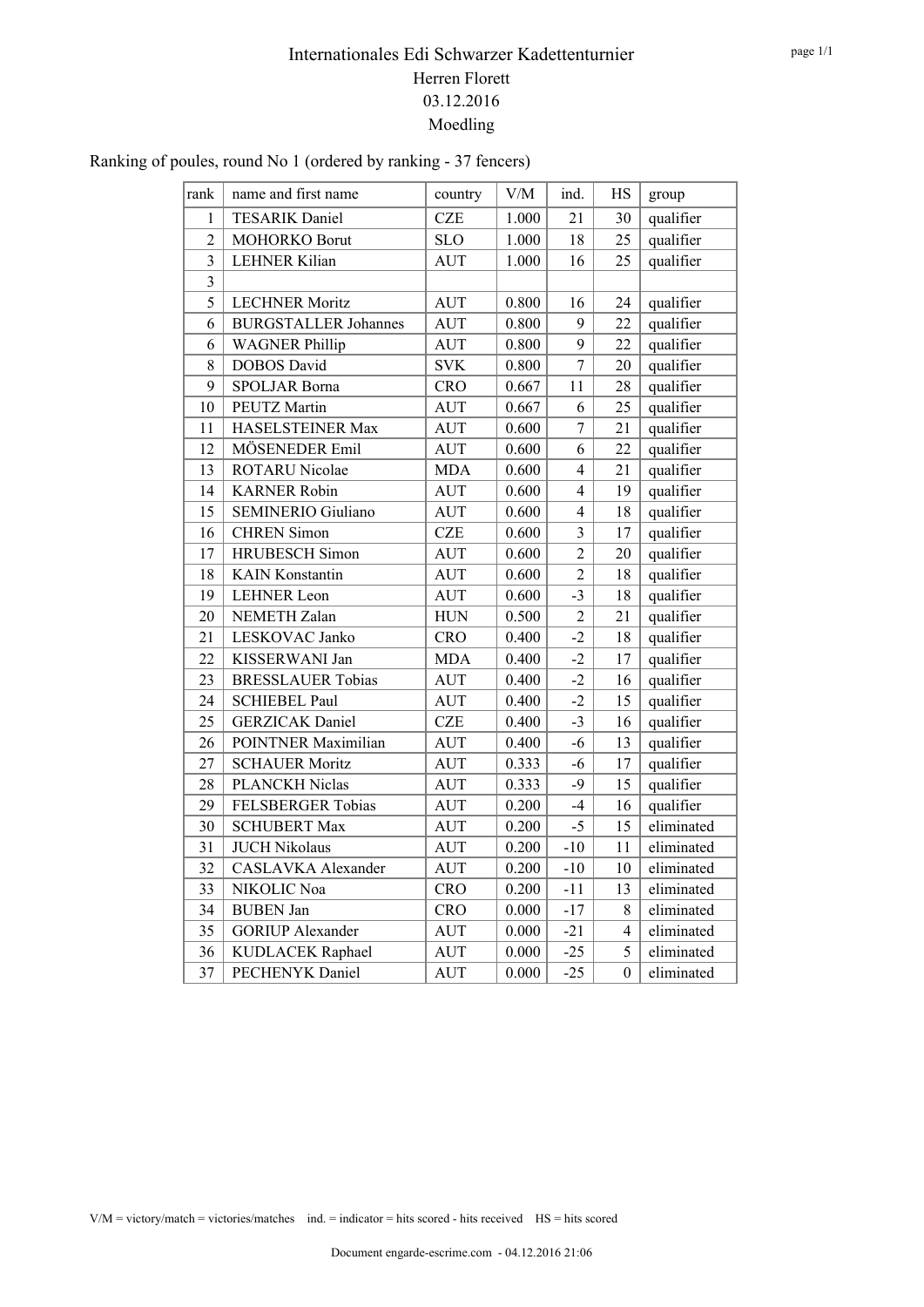Direktausscheidung mit 32

Direktausscheidung mit 16

| -1             | <b>TESARIK Daniel</b>       | <b>CZE</b>          |                                |                                     | page 1/1 |
|----------------|-----------------------------|---------------------|--------------------------------|-------------------------------------|----------|
| 32             | ---------                   | $---$               | <b>TESARIK Daniel</b>          |                                     |          |
|                |                             |                     |                                | <b>TESARIK Daniel</b>               |          |
| 17             | <b>HRUBESCH</b> Simon       | <b>AUT</b>          | <b>HRUBESCH</b> Simon          | 15/10                               |          |
| 16             | <b>CHREN</b> Simon          | CZE                 | 15/9                           |                                     |          |
| 9              | SPOLJAR Borna               | <b>CRO</b>          |                                |                                     |          |
| 24             | <b>SCHIEBEL Paul</b>        | <b>AUT</b>          | SPOLJAR Borna<br>15/9          |                                     |          |
| 25             | <b>GERZICAK</b> Daniel      | <b>CZE</b>          |                                | SPOLJAR Borna<br>15/7               |          |
|                |                             |                     | <b>DOBOS</b> David             |                                     |          |
| 8              | <b>DOBOS</b> David          | <b>SVK</b>          | 15/13                          |                                     |          |
| $\overline{5}$ | <b>LECHNER Moritz</b>       | <b>AUT</b>          | <b>LECHNER Moritz</b>          |                                     |          |
| 28             | PLANCKH Niclas              | <b>AUT</b>          | 15/5                           |                                     |          |
| 21             | LESKOVAC Janko              | <b>CRO</b>          |                                | <b>LECHNER Moritz</b><br>15/7       |          |
|                |                             |                     | LESKOVAC Janko                 |                                     |          |
| 12             | MÖSENEDER Emil              | <b>AUT</b>          | 15/7                           |                                     |          |
| 13             | ROTARU Nicolae              | <b>MDA</b>          | <b>NEMETH Zalan</b>            |                                     |          |
| 20             | NEMETH Zalan                | <b>HUN</b>          | 15/12                          |                                     |          |
| 29             | FELSBERGER Tobias           | <b>AUT</b>          |                                | NEMETH Zalan<br>by exclusion        |          |
|                |                             |                     | TANASE Mihai                   |                                     |          |
| $\overline{4}$ | TANASE Mihai                | <b>MDA</b>          | 15/4                           |                                     |          |
| $\mathbf{3}$   | LEHNER Kilian               | <b>AUT</b>          | <b>LEHNER Kilian</b>           |                                     |          |
| 30             |                             | $\qquad \qquad - -$ |                                |                                     |          |
| 19             | <b>LEHNER</b> Leon          | <b>AUT</b>          |                                | LEHNER Kilian<br>15/7               |          |
| 14             | <b>KARNER Robin</b>         | <b>AUT</b>          | <b>KARNER Robin</b>            |                                     |          |
|                |                             |                     | 14/13                          |                                     |          |
| 11             | HASELSTEINER Max            | <b>AUT</b>          | HASELSTEINER Max               |                                     |          |
| 22             | KISSERWANI Jan              | <b>MDA</b>          | 15/12                          |                                     |          |
| 27             | <b>SCHAUER Moritz</b>       | <b>AUT</b>          |                                | HASELSTEINER Max<br>15/13           |          |
| 6              | <b>WAGNER Phillip</b>       | <b>AUT</b>          | <b>SCHAUER Moritz</b><br>15/12 |                                     |          |
|                |                             |                     |                                |                                     |          |
| 7              | <b>BURGSTALLER Johannes</b> | <b>AUT</b>          | <b>BURGSTALLER Johannes</b>    |                                     |          |
| 26             | POINTNER Maximilian         | <b>AUT</b>          | 13/12                          |                                     |          |
| 23             | <b>BRESSLAUER Tobias</b>    | <b>AUT</b>          |                                | <b>BURGSTALLER Johannes</b><br>15/9 |          |
| 10             | PEUTZ Martin                | <b>AUT</b>          | <b>BRESSLAUER Tobias</b>       |                                     |          |
|                |                             |                     | 15/3                           |                                     |          |
| 15             | SEMINERIO Giuliano          | <b>AUT</b>          | SEMINERIO Giuliano             |                                     |          |
| 18             | <b>KAIN</b> Konstantin      | <b>AUT</b>          | 15/6                           |                                     |          |
| 31             |                             | $---$               |                                | MOHORKO Borut<br>15/5               |          |
|                |                             | <b>SLO</b>          | <b>MOHORKO Borut</b>           |                                     |          |
| $\overline{c}$ | MOHORKO Borut               |                     |                                |                                     |          |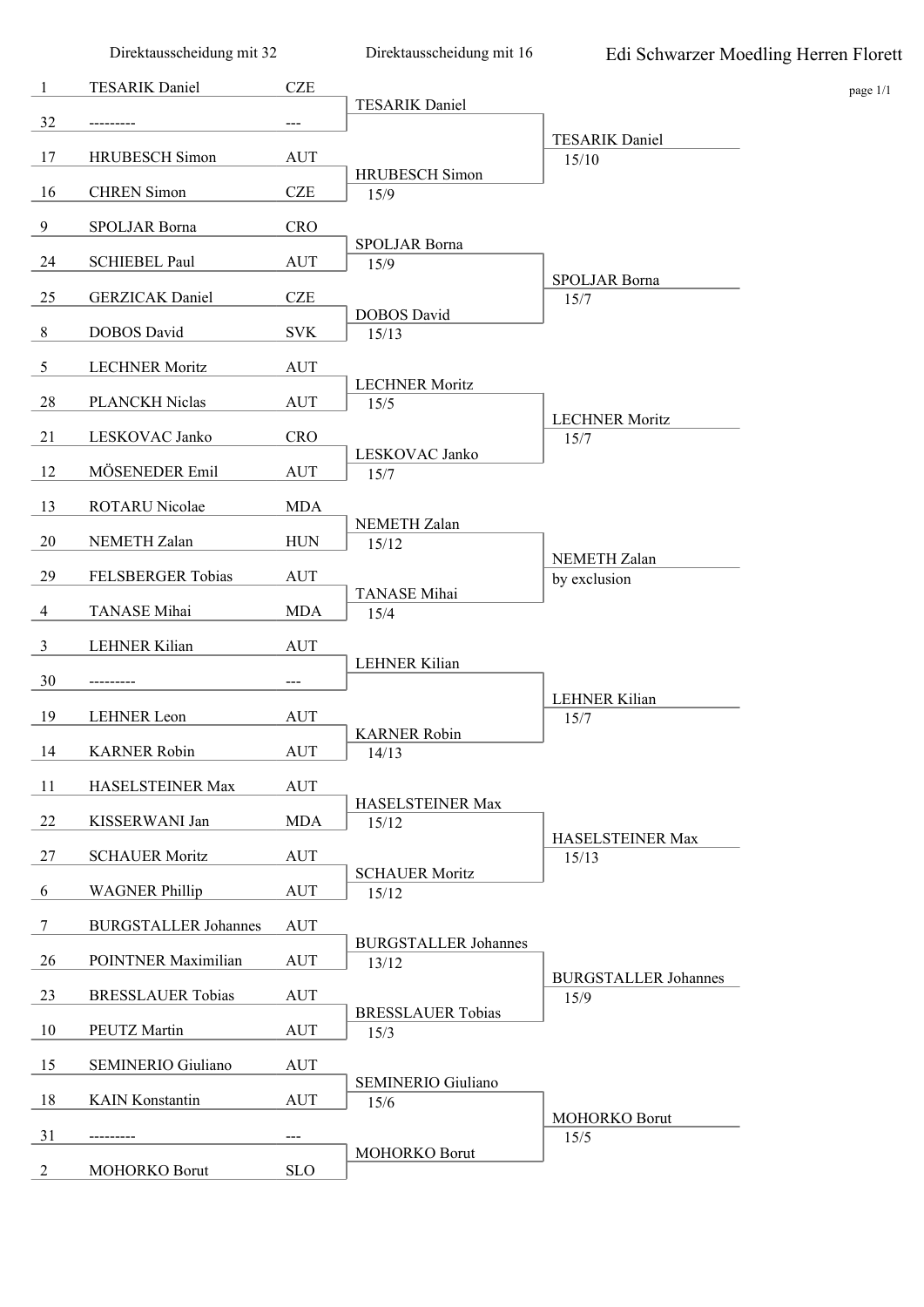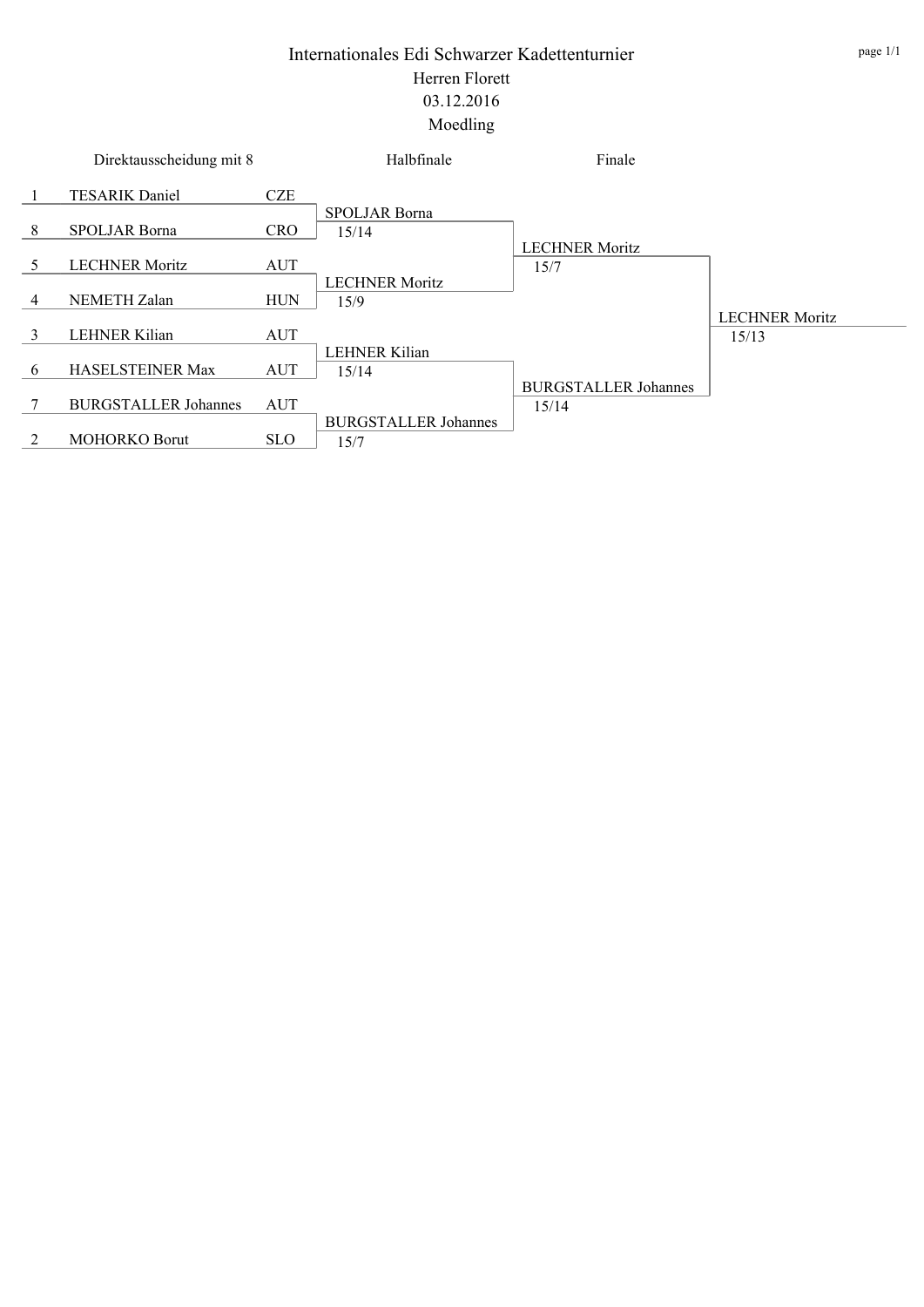Overall ranking (ordered by ranking - 36 fencers)

| rank           | name and first name         | nat.        | flag                     |           | club                   | d.o.b.     |
|----------------|-----------------------------|-------------|--------------------------|-----------|------------------------|------------|
| $\mathbf{1}$   | <b>LECHNER Moritz</b>       | <b>AUT</b>  |                          |           | <b>STLFC</b>           | 13/3/2000  |
| $\overline{2}$ | <b>BURGSTALLER Johannes</b> | <b>AUT</b>  |                          |           | FCT                    | 1/6/2000   |
| 3              | <b>LEHNER Kilian</b>        | <b>AUT</b>  |                          |           | <b>FKVOE</b>           | 19/11/2000 |
| $\overline{3}$ | SPOLJAR Borna               | <b>CRO</b>  |                          | $\bullet$ | ZAGREB FECHTSCHULE     | 23/4/2002  |
| 5              | <b>TESARIK Daniel</b>       | <b>CZE</b>  |                          |           | <b>SOKOL BRNO</b>      | 16/10/2000 |
| 6              | MOHORKO Borut               | <b>SLO</b>  | $\bullet$                |           | SK RUDOLF CVETKO VELE  | 29/11/2000 |
| $\overline{7}$ | HASELSTEINER Max            | <b>AUT</b>  |                          |           | <b>AFCS</b>            | 16/3/2002  |
| 8              | NEMETH Zalan                | ${\rm HUN}$ |                          |           |                        | 1/6/2000   |
| 9              | <b>DOBOS</b> David          | <b>SVK</b>  | $\bullet$ $\blacksquare$ |           | <b>KS SAMORIN</b>      | 1/6/2000   |
| 10             | <b>KARNER Robin</b>         | <b>AUT</b>  |                          |           | <b>FUK</b>             | 3/9/2002   |
| 11             | <b>SEMINERIO Giuliano</b>   | <b>AUT</b>  |                          |           | <b>AFCS</b>            | 28/3/2002  |
| 12             | <b>HRUBESCH</b> Simon       | <b>AUT</b>  |                          |           | <b>FUK</b>             | 17/12/2000 |
| 13             | LESKOVAC Janko              | <b>CRO</b>  |                          | -81       | ZAGREB FECHTSCHULE     | 31/8/2003  |
| 14             | <b>BRESSLAUER Tobias</b>    | <b>AUT</b>  |                          |           | <b>FUM</b>             | 23/6/2002  |
| 15             | <b>SCHAUER Moritz</b>       | <b>AUT</b>  |                          |           | <b>STLFC</b>           | 23/2/2000  |
| 16             | <b>WAGNER Phillip</b>       | <b>AUT</b>  |                          |           | <b>STLFC</b>           | 16/5/2000  |
| 17             | PEUTZ Martin                | <b>AUT</b>  |                          |           | <b>FUK</b>             | 1/12/2001  |
| 18             | MÖSENEDER Emil              | <b>AUT</b>  |                          |           | <b>AFCS</b>            | 21/8/2002  |
| 19             | ROTARU Nicolae              | <b>MDA</b>  | ø                        |           | <b>FFM</b>             | 1/2/2001   |
| 20             | <b>CHREN</b> Simon          | <b>CZE</b>  |                          |           | <b>BOHEMIANS PRAHA</b> | 22/12/2001 |
| 21             | <b>KAIN</b> Konstantin      | <b>AUT</b>  |                          |           | <b>AFCS</b>            | 19/7/2001  |
| 22             | <b>LEHNER Leon</b>          | <b>AUT</b>  |                          |           | <b>FKVOE</b>           | 17/5/2003  |
| 23             | KISSERWANI Jan              | <b>MDA</b>  | ø                        |           | <b>FFM</b>             | 1/3/2001   |
| 24             | <b>SCHIEBEL Paul</b>        | <b>AUT</b>  |                          |           | <b>UFC</b>             | 26/2/2002  |
| 25             | <b>GERZICAK</b> Daniel      | <b>CZE</b>  |                          |           | <b>SOKOL BRNO</b>      | 19/7/2001  |
| 26             | POINTNER Maximilian         | <b>AUT</b>  |                          |           | <b>TVJ</b>             | 27/12/2002 |
| 27             | PLANCKH Niclas              | <b>AUT</b>  |                          |           | <b>FUM</b>             | 2/12/2001  |
| 28             | FELSBERGER Tobias           | <b>AUT</b>  |                          |           | <b>SZTK</b>            | 17/8/2000  |
| 29             | <b>SCHUBERT Max</b>         | <b>AUT</b>  |                          |           | <b>FUM</b>             | 8/3/2001   |
| 30             | <b>JUCH Nikolaus</b>        | <b>AUT</b>  |                          |           | <b>STLFC</b>           | 19/3/2002  |
| 31             | <b>CASLAVKA</b> Alexander   | <b>AUT</b>  |                          |           | <b>FUK</b>             | 19/6/2003  |
| 32             | NIKOLIC Noa                 | <b>CRO</b>  |                          | -81       | ZAGREB FECHTSCHULE     | 29/3/2002  |
| 33             | <b>BUBEN Jan</b>            | <b>CRO</b>  |                          | -81       | ZAGREB FECHTSCHULE     | 7/7/2001   |
| 34             | <b>GORIUP</b> Alexander     | <b>AUT</b>  |                          |           | <b>STLFC</b>           | 31/5/2002  |
| 35             | KUDLACEK Raphael            | AUT         |                          |           | FGS                    | 4/7/2002   |
| 36             | PECHENYK Daniel             | <b>AUT</b>  |                          |           | <b>UFC</b>             | 27/8/2002  |